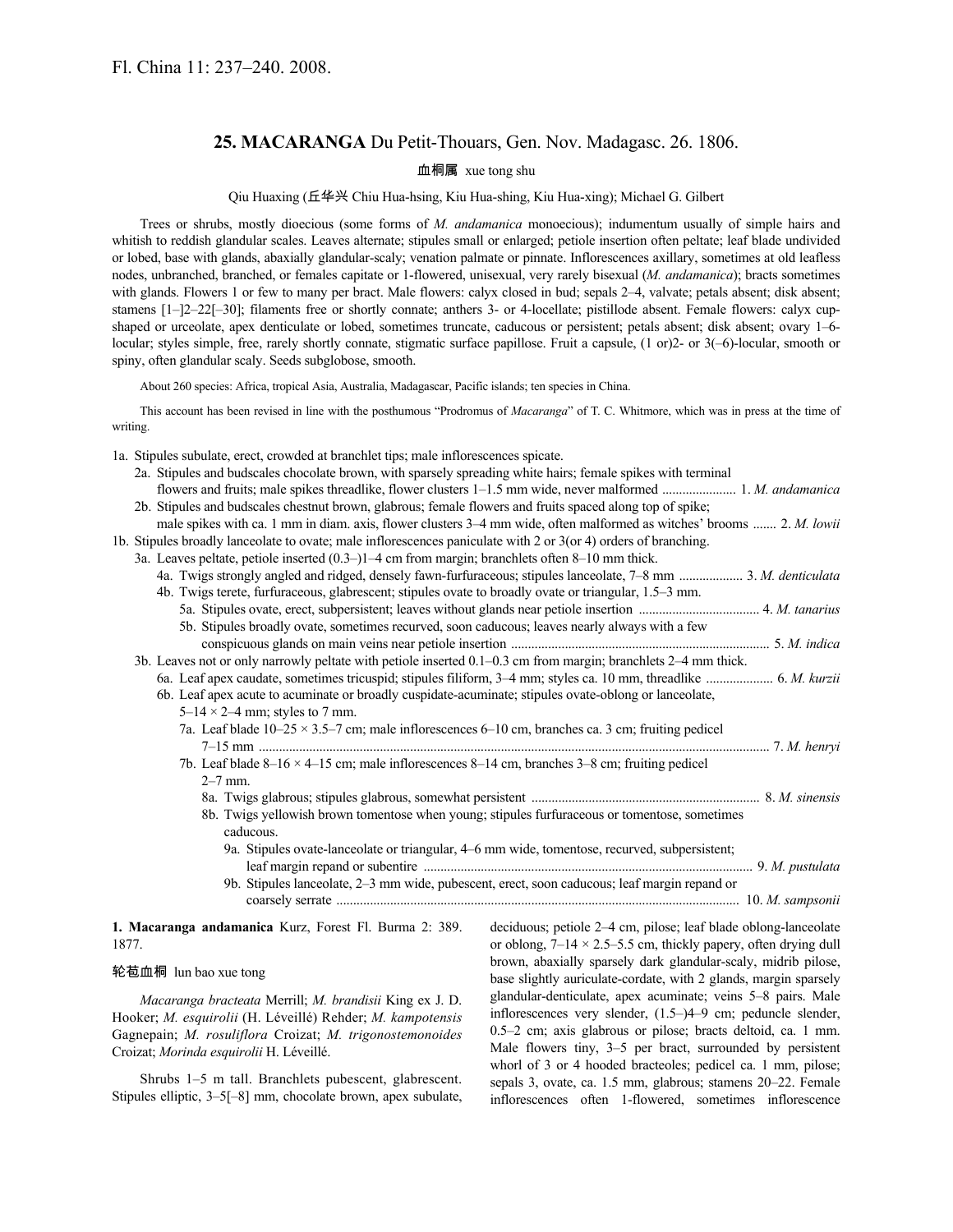bisexual, with 1 or 2 male flowers; peduncle slender, 3–9 cm; flower subtended by pair of leafy bracts. Female flowers: pedicel 1–2 mm; sepals 4, lanceolate, 2–3 mm, pilose; ovary 2 locular; styles 2, filiform, 1.2–1.4 cm, basally connate. Capsule 2-lobed, ca.  $5 \times 11 - 12$  mm wide, densely glandular-scaly, with sparse long sinuous caducous spines. Seeds subglobose, ca. 5 mm in diam., brownish, marbled. Fl. and fr. year-round.

Hills, mountain valleys, thickets; 100–400 m. Guangdong, Guangxi, Guizhou, Hainan, S Yunnan [India (Andaman Islands), Malaysia, Myanmar, Thailand, N Vietnam].

**2. Macaranga lowii** King ex J. D. Hooker, Fl. Brit. India 5: 453. 1887.

# 刺果血桐 ci guo xue tong

*Macaranga auriculata* (Merrill) Airy Shaw; *M. lowii* var. *kostermansii* Airy Shaw; *M. poilanei* Gagnepain; *Mallotus affinis* Merrill; *M. auriculatus* Merrill; *M. tsiangii* Merrill & Chun.

Trees 5–15 m tall. Branchlets pubescent when young, glabrescent. Stipules subulate, 2.5–3 mm, deciduous; petiole 2– 3.5 cm, sparsely villous; leaf blade elliptic to broadly lanceolate,  $8-16 \times 3-6$  cm, thickly papery, abaxially sparsely glandular-scaly, pilose along midrib, base rounded to cuneate, minutely auriculate-cordate, with 2 or 4 glands, margin entire or repand, apex acuminate; veins 8–10 pairs. Male inflorescences unbranched or sparsely branched, 6–9 cm, pilose; bracts ovate, 2–3 mm, pilose, rarely some bracts lanceolate, filiform, 1–2 cm. Male flowers 5–7 per bract; pedicel ca. 1.5 mm, pubescent; sepals 3 or 4, ovate, pilose; stamens 12–16. Female inflorescences unbranched, 4–6 cm, pilose; bracts 4–7, lower bracts leaflike, lanceolate to ovate, 1–1.2 cm, glabrous, other bracts deltoid-ovate, ca. 1 mm, pilose. Female flower solitary; pedicel 1–2(–6) mm, pubescent; sepals 3 or 4, lanceolate, ca. 2 mm, pilose, persistent; ovary softly spiny; styles 2, filiform, 7–12 mm, basally connate. Fruiting pedicel 2–4 mm; capsule 2 lobed, to 12 mm wide, sparsely softly spiny and blackish glandular scaly. Seeds subglobose, ca. 5 mm in diam., blackbrownish, marbled. Fl. Jan–May, fr. May–Jun.

Mountain slopes, forests; 100–500 m. S Fujian, Guangdong, S Guangxi, Hainan [Indonesia, Malaysia, Philippines, Thailand, Vietnam].

**3. Macaranga denticulata** (Blume) Müller Argoviensis in A. Candolle, Prodr. 15(2): 1000. 1866.

#### 中平树 zhong ping shu

*Mappa denticulata* Blume, Bijdr. 625. 1826; *Macaranga chatiniana* (Baillon) Müller Argoviensis; *M. denticulata* var. *zollingeri* Müller Argoviensis; *M. gummiflua* (Miquel) Müller Argoviensis; *M. henricorum* Hemsley; *M. perakensis* J. D. Hooker; *Mappa chatiniana* Baillon [*"chantiniana"*]; *M. gummiflua* Miquel; *M. truncata* Müller Argoviensis; *M. wallichii* Baillon; *Rottlera glauca* Hasskarl.

Small trees 3–15 m tall. Branchlets ferruginous or yellowish brown tomentose when young; branches glabrous, sometimes glaucous. Stipules lanceolate, 7–8 mm, tomentose, caducous; petiole 5–20 cm; leaf blade deltoid-ovate or broadly ovate,  $12-30 \times 11-28$  cm, thinly leathery or thickly papery, abaxially pubescent, densely glandular scaly, adaxially glabrescent, base obtuse or subtruncate, narrowly peltate, rarely subcordate, with 2 or 4 glands, margin repand or subentire, apex cuspidate-acuminate, palmately 7–9-veined. Male inflorescences branched, 5–10 cm, tomentose; bracts suboblong, 2–3 mm, margin 2–4-glandular, or triangular, ca. 1 mm. Male flowers 3–7 per bract; pedicel ca. 0.5 mm; calyx 2- or 3-lobed, ca. 1 mm; stamens 9–16(–21). Female inflorescence branched, 4–8 cm, tomentose; bracts oblong or ovate, leaflike, 5–7 mm, margin 2–6-glandular, or triangular. Female flower solitary; calyx cupshaped, 2-lobed, ca. 1.5 mm; ovary 2(or 3)-locular, puberulent; styles 2(or 3), ca. 1 mm. Fruiting pedicel 3–5 mm; capsule 2 lobed, 5–6 mm in diam., densely glandular-scaly; persistent calyx 3- or 4-lobed. Fl. Apr–Jun, fr. May–Oct.

Low hills, slopes, forests, secondary forests; below 100–1300 m. Guangxi, S Guizhou, Hainan, SE Xizang (Mêdog), S and SE Yunnan [Bhutan, NE India, Indonesia, Laos, Malaysia, Myanmar, Nepal, Thailand, Vietnam].

**4. Macaranga tanarius** (Linnaeus) Müller Argoviensis var. **tomentosa** (Blume) Müller Argoviensis in A. Candolle, Prodr. 15(2): 997. 1866.

#### 血桐 xue tong

*Mappa tomentosa* Blume, Bijdr. 624. 1826; *Croton laccifer* Blanco (1837), not Linnaeus (1753); *Macaranga molliuscula* Kurz; *M. tanarius* var. *brevibracteata* Müller Argoviensis; *Rottlera tomentosa* (Blume) Hasskarl.

Trees 5–10 m tall. Branchlets yellowish brown pubescent when young; branches stout, glabrous, glaucous. Stipules ovate, acuminate,  $1.5-3 \times 0.7-2$  cm, pubescent, deciduous; petiole 10–30 cm; leaf blade ovate-orbicular or suborbicular,  $17-30 \times$ 14–24 cm, papery, abaxially glandular-scaly, pubescent along veins, adaxially glabrous, base rounded and broadly peltate, margin entire or serrulate, apex acuminate; palmate veins 7–11. Male inflorescences branched, 5–14 cm; axes slender, pubescent or glabrous; bracts broadly ovate,  $3-5 \times 3-4.5$  mm, fimbriate, pubescent. Male flowers ca. 11 per bract; pedicel ca. 0.5 mm; sepals 3, ca. 1 mm, pilose; stamens  $(4 \text{ or})5 \text{ or } 6(-10)$ . Female inflorescences branched, 5–15 cm, pilose; bracts ovate, leaflike, 1–1.5 cm, margin fimbriate, pubescent. Female flower solitary; calyx 2- or 3-lobed, pubescent; ovary 2- or 3-locular, sparsely softly spiny; styles 2 or 3, sublingulate, ca. 6 mm. Capsule 2- or 3-locular, ca. 12 mm in diam., densely glandular scaly, scattered softly spiny, ca. 8 mm. Seeds subglobose, ca. 5 mm. Fl. Apr–

## Jun, fr. Jun–Jul.

Maritime areas, forests, also cultivated in gardens; below 100 m. S Guangdong, Taiwan [E India, Indonesia, Japan (Ryukyu Islands), Malaysia, Myanmar, Philippines, Thailand, Vietnam; N Australia].

The distribution of *Macaranga tanarius* var. *tanarius* is India (Andaman and Nicobar Islands), Indonesia, Myanmar, Philippines, Thai-

land, Vietnam; N Australia, Pacific islands (Solomon Islands, Vanuatu).

**5. Macaranga indica** Wight, Icon. Pl. Ind. Orient. 5: 23. 1852.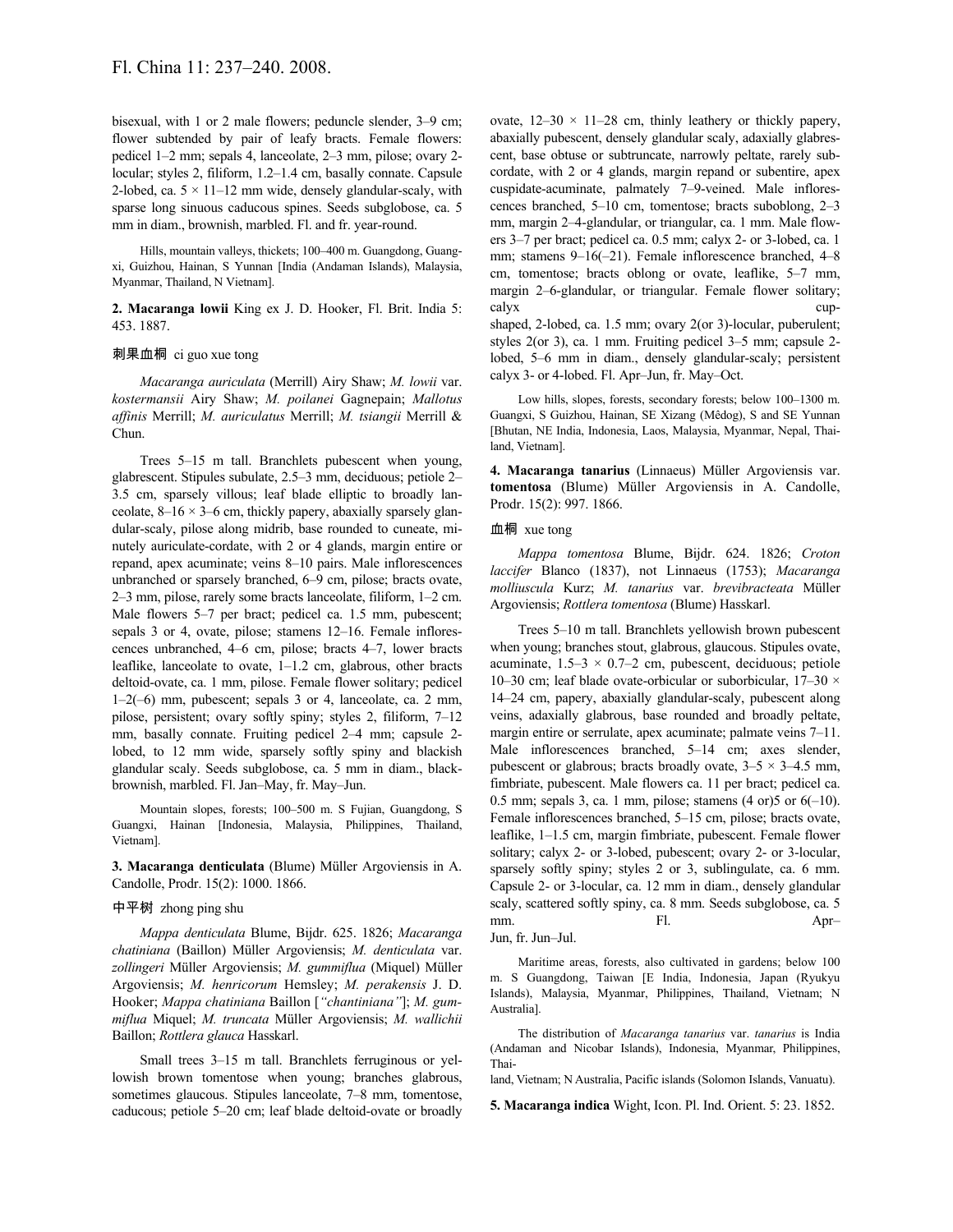## 印度血桐 yin du xue tong

#### *Macaranga adenantha* Gagnepain.

Trees 10–25 m tall. Branchlets yellowish brown pubescent when young; branches stout, glabrous, slightly glaucous. Stipules broadly ovate, acuminate,  $1.5-2 \times$  ca. 1 cm, pubescent, recurved, deciduous; petiole 11–14 cm; leaf blade ovateorbicular,  $14-25 \times 13-23$  cm, thinly leathery, abaxially pubescent and glandular-scaly, adaxially glabrous or pilose along veins, base rounded and broadly peltate, with glands, margin serrulate, apex acuminate; palmate veins 9. Male inflorescences branched, 10– 15 cm, branchlets zigzag; bracts linear-spatulate, 4–7 mm, with 1–3 elliptic glands, or bracts minute, triangular. Male flowers many per bract; pedicel ca. 1 mm, pilose; sepals 3, ovate, ca. 1 mm, glabrous; stamens 5–7. Female inflorescences branched, 5–6 cm; bracts triangular, ca. 1 mm, pubescent. Female flower solitary; sepals 4, ca. 1.5 mm, pilose, persistent; ovary 1-locular; style 1, subulate, ca. 1.5 mm. Capsule globose, ca. 4 mm in diam., sparsely glandular-scaly; pedicel 3–4 mm, pubescent. Seeds smooth, black. Fl. Aug–Oct, fr. Oct–Nov.

Valleys, riverbanks, primary or secondary forests; 300–1900 m. Guangdong, Guangxi, SW Guizhou, SE Xizang (Mêdog), S Yunnan [Bhutan, India, Indonesia, Laos, Malaysia, Myanmar, Nepal, Sri Lanka, Thailand, Vietnam].

The type of *Trewia hernandiifolia* Roth (Nov. Pl. Sp. 374. 1821) has not been located. The protologue suggests that it could provide an earlier epithet for *Macaranga indica*, which was published more than 30 years later.

**6. Macaranga kurzii** (Kuntze) Pax & K. Hoffmann in Engler, Pflanzenr. 63(IV. 147. VII): 360. 1914.

#### 尾叶血桐 wei ye xue tong

*Tanarius kurzii* Kuntze, Revis. Gen. Pl. 619. 1891, based on *Macaranga membranacea* Kurz, J. Asiat. Soc. Bengal, Pt. 2, Nat. Hist. 42: 246. 1873, not Müller Argoviensis (1866); *M. andersonii* Craib.

Shrubs or small trees, 1–7 m tall. Branchlets yellowish brown pubescent and villous; branches glabrous. Stipules filiform, ca. 3 mm, pilose, caducous; petiole 3.5–6 cm; leaf blade rhombic-ovate or triangular-ovate, sometimes shortly 3-cuspid,  $8-14 \times 5-8$  cm, membranous, abaxially pubescent and sparsely glandular-scaly, adaxially pubescent along veins, base slightly cordate, with 2 or 4 glands, margin entire or minutely denticulate, apex caudate; basal veins 3, lateral veins 5 or 6 pairs. Male inflorescences paniculate, 5–11 cm, pubescent; bracts leaflike, ovate,  $1-2.5 \times$  ca. 1 cm, or triangular-ovate,  $1-1.5$  mm. Male flowers ca. 10, glomerate; sepals 3 or 4, 1.5–2 mm, pubescent; stamens 18–20. Female inflorescences capitate; peduncle 6–12 cm; bracts 2, large, subovate,  $1.7-2.5 \times 1-1.4$  cm, margin serrate, upper part with 4–6 patelliform glands, pilose, or bracts 2 or 3, often lanceolate, ca. 2 mm. Female flower solitary; pedicel ovary 2-locular, sparsely softly echinate; style 2, filiform, 1–2 cm, base connate. Capsule 2-lobed, ca. 12 mm in diam., sparsely softly echinate and glandular-scaly. Fl. Mar–Oct, fr. May–Dec.

Mountain slopes, valleys, forests, dry thickets; 300–1600 m. SW Guangxi, Yunnan [Laos, Myanmar, N Thailand, N Vietnam].

**7. Macaranga henryi** (Pax & K. Hoffmann) Rehder, Sunyatsenia 3: 340. 1936.

#### 草鞋木 cao xie mu

*Mallotus henryi* Pax & K. Hoffmann in Engler, Pflanzenr. 63(IV. 147. VII): 177. 1914.

Shrubs or trees, 2–16 m tall. Branchlets ferruginous tomentulose; branches glabrous, often glaucous. Stipules lanceolate, 5–8 mm, pilose, caducous; petiole 2.5–10 cm; leaf blade oblong-ovate or oblong-lanceolate,  $10-25 \times 3.5-7$  cm, papery to thickly papery, abaxially sparsely glandular-scaly, puberulent along veins, becoming glabrous, base rounded to subtruncate, narrowly peltate or slightly cordate, with 2 or 4 glands, margin repand or subentire, apex acuminate or caudate; veins 7–10 pairs. Male inflorescences branched, 6–10 cm, glabrescent; bracts triangular, ca. 1.5 mm. Male flowers 3–5 per bract; pedicel ca. 1 mm; sepals 3, ca. 1 mm; stamens 6–12. Female inflorescences unbranched or with a few branches, 5– 12 cm, glabrous; bracts triangular, ca. 2 mm, sometimes lowermost 1 or 2 bracts leaflike, 1–3 cm. Female flower solitary; pedicel 3–10 mm; calyx urceolate, ca. 3 mm, 4 denticulate or subtruncate, basally pilose, deciduous; ovary 2 locular, sparsely softly spiny; style 2, 6–10 mm, base or half of length connate. Fruiting pedicel 7–15 mm; capsule 2-lobed, ca. 8 mm wide, sparsely glandularscaly and with a few spines. Fl. Mar–May, fr. Jul–Sep.

Mountain slopes, limestone hills, forests; 300–1400 m. Guangxi, S Guizhou, S and SE Yunnan [N Vietnam].

**8. Macaranga sinensis** Baillon ex Müller Argoviensis in A. Candolle, Prodr. 15(2): 1001. 1866.

## 台湾血桐 tai wan xue tong

#### *Macaranga dipterocarpifolia* Merrill.

Shrubs or small trees. Branches glabrous. Stipules lanceolate, ca. 8 mm, deciduous; petiole 5–10 cm; leaf blade ovate,  $13-20 \times 8-12$  cm, thinly leathery, abaxially sparsely glandular scaly, base subtruncate, shallowly peltate, or slightly cordate, with 2 glands, margin repand-serrulate, apex acuminate, glabrous; veins palmate. Male inflorescences branched, 10–15 cm, glabrous; bracts triangular-lanceolate, 6–8 mm, with 5–7 disciform glands, or spatulate, 3–4 mm, with 1 disciform gland. Male flowers many per bract; sepals 4; stamens 5–7. Female inflorescences branched, 10–14 cm; bracts spatulate, with paired disciform gland. Female flower 1–3 per bract; sepals 3 or 4, ca. 1 mm; ovary 2-locular; styles 2, ca. 1 mm, basally connate. Capsule 2-locular, sparsely glandular-scaly. Fl. May– Jun.

Littoral forests; below 100 m. Taiwan (Huoshao Dao, Lan Yu) [Indonesia, Philippines].

**9. Macaranga pustulata** King ex J. D. Hooker, Fl. Brit. India 5: 445. 1887.

泡腺血桐 pao xian xue tong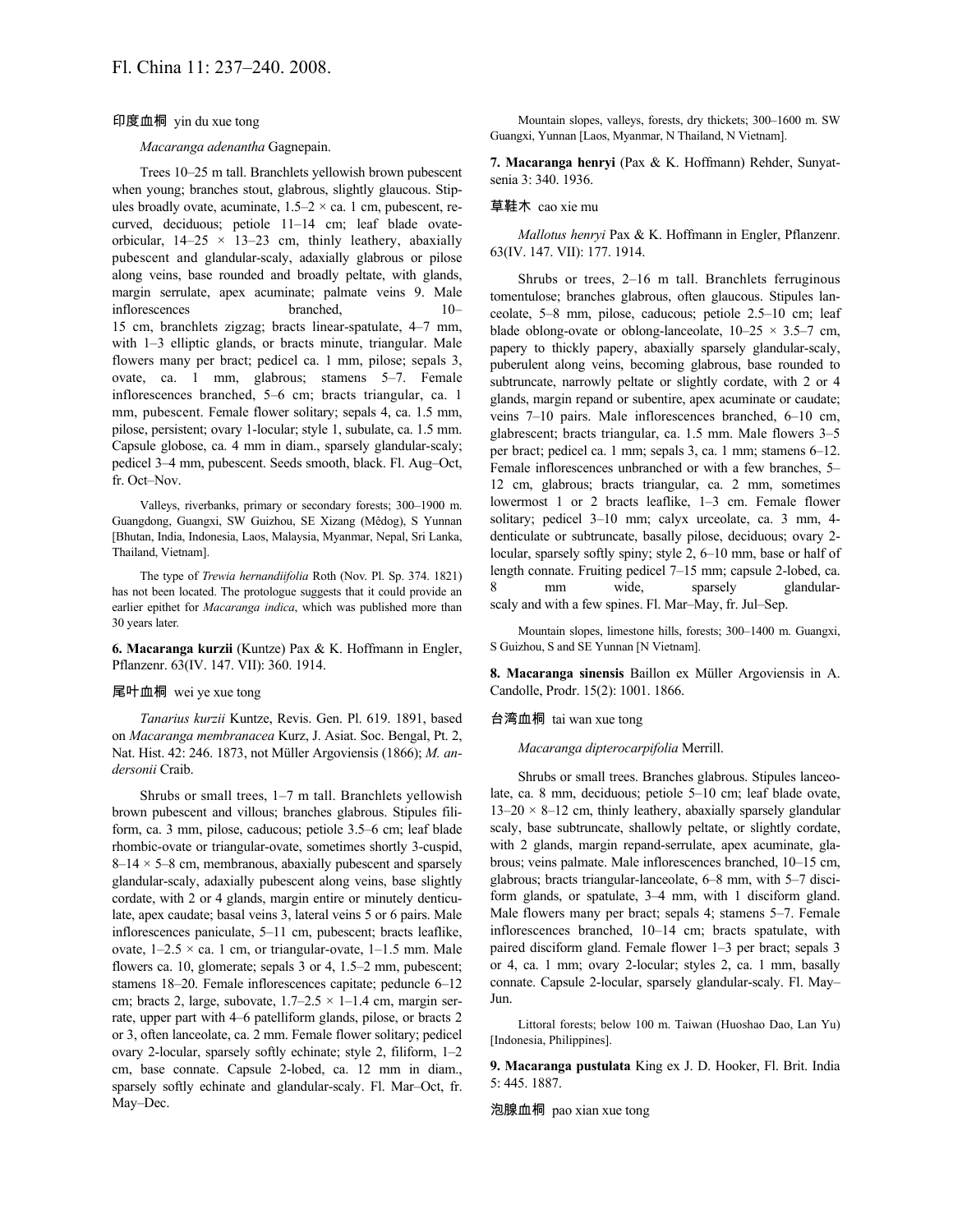# Fl. China 11: 237–240. 2008.

*Macaranga denticulata* (Blume) Müller Argoviensis var. *pustulata* (King ex J. D. Hooker) Chakrabarty & M. Gangopadhyay; *M. gmelinifolia* King ex J. D. Hooker; *Tanarius gmelinifolius* (King ex J. D. Hooker) Kuntze; *T. pustulatus* (King ex J. D. Hooker) Kuntze.

Small trees or shrubs, 3–12 m tall. Branchlets yellowish brown tomentose when young, glabrescent. Stipule ovate-lanceolate or triangular,  $7-10 \times 4-6$  mm, tomentose, upper part recurved; petiole 5–12 cm, pilosulose or glabrous; leaf blade subdeltoid, orbicular-ovate, or  $\pm$  rhombic,  $10-21 \times 9-20$  cm, papery or thickly papery, abaxially glabrescent, sparsely glandular scaly, adaxially glabrous, base broadly cuneate, truncate, or subcordate, very narrowly peltate or not, with 2 large glands, margin repand or subentire, apex cuspidate-acuminate; palmate veins 3(–5). Male and female inflorescences branched, 4–8 cm, pubescent, soon glabrescent; bracts lanceolate or deltoid, 1–3.5 mm, margin sometimes 2-glandular. Male flowers 5–9 per axil; pedicel ca. 0.5 mm; sepals 3, oblong, ca. 2 mm, pilose or glabrous; stamens 15–20. Female flowers 1 per bract; calyx ca. 1

mm, 3-lobed, tomentose, deciduous; ovary tomentose; styles 2, lingulate, ca. 1 mm, recurved. Fruiting pedicel 1–2 mm, pilose; capsule 2-lobed, ca. 8 mm wide, tomentose, sparsely glandularscaly, coccus with 2 abaxial glands. Fl. Oct–Dec, fr. following Apr–May.

Secondary forests, mountain slopes, valleys, clearings; 1100–2100 m. S Xizang (Mêdog, Nyalam), SW Yunnan [Bhutan, India, Nepal].

#### **10. Macaranga sampsonii** Hance, J. Bot. 9: 134. 1871.

#### 鼎湖血桐 ding hu xue tong

*Macaranga balansae* Gagnepain; *M. hemsleyana* Pax & K. Hoffmann; *Mallotus populifolius* Hemsley (1894), not (Miquel) Müller Argoviensis (1866).

Small trees or shrubs, 2–7 m tall. Branchlets yellowish brown tomentose when young, becoming glabrous, sometimes glaucous. Stipules lanceolate,  $7-10 \times 2-3$  mm, pubescent, deciduous; petiole 5–13 cm, pilose; leaf blade deltoid-ovate or orbicular-ovate,  $12-17 \times 11-15$  cm, thinly leathery, abaxially pubescent and sparsely glandular-scaly, base subtruncate or broadly cuneate and narrowly peltate, with 2 glands, margin repand or coarsely serrate, apex acuminate; palmate veins 7–9. Male and female inflorescences paniculate, 7–14 cm, pubescent; bracts ovate-lanceolate, 5–12 mm, apex caudate, margin 1–3-dentate. Male flowers 5 or 6 per bract; pedicel ca. 1 mm; sepals 3, ca. 1 mm, puberulent; stamens (3 or)4(or 5). Female flower solitary; sepals (3 or)4, ovate, ca. 1.5 mm, pubescent; ovary 2-locular; style 2, ca. 2 mm. Fruiting pedicel 2–4 mm; capsule 2-lobed, ca. 8 mm wide, glandular-scaly. Fl. May–Jun, fr. Jul–Aug.

Mountain slopes, valleys, forests; 200–800 m. SW Fujian, Guangdong, Guangxi, Hainan, Yunnan [N Vietnam].